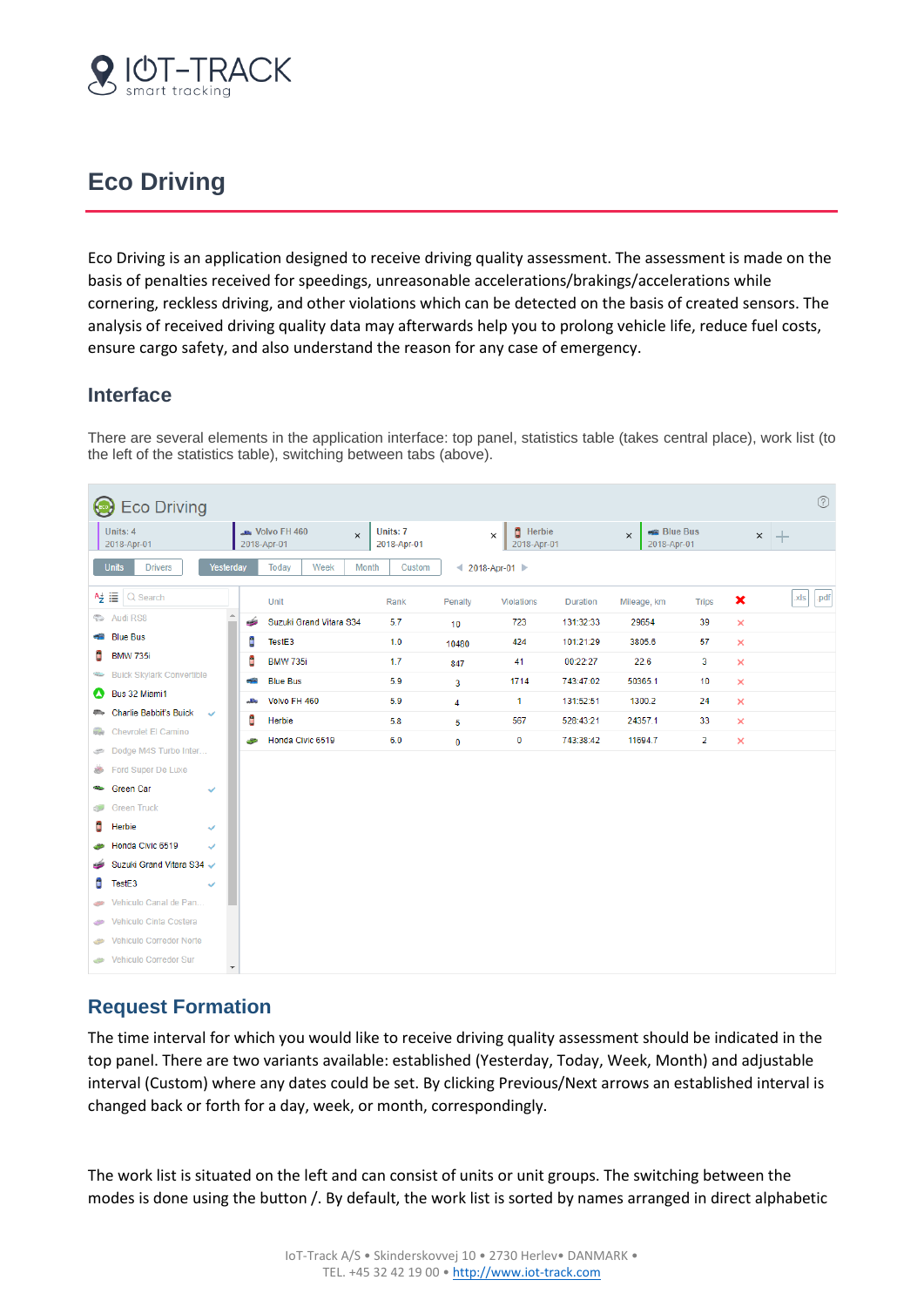

order. The order can be reversed. To do so, use the switch button / in the header. To a find a unit o unit group quickly, use the dynamic filter above the list.

The selection of units (unit groups) is done using the arrow shaped button opposite to their names or by double clicks. The chosen units will be added to the table where the assessment will be automatically made. The following data is shown in the table: total amount of scored penalty points (driving quality assessment), number of violations, total duration, mileage, as well as number of trips for the chosen interval. The resulting table can be filtered by any of the indicated criteria (click a necessary one). The units added to the table are marked by flags in the list. A unit can be deleted from the resulting table along with all statistics data (deleting button in the last column of the table).

## **Driving Quality Assessment Parameters**

As mentioned before, there is a set of parameters for a driving quality assessment: speeding, acceleration, braking, acceleration while cornering, reckless driving, and also custom parameters depending on chosen sensors. These parameters should be chosen on Eco Driving tab of a unit properties dialog. Moreover, the amount of penalty points is indicated for each violation. Finally, the application converts the penalty points into a rank (6 point scoring system assessment). The following algorithm is used:

- $\bullet$  0 points  $-$  a rank of 6.0;
- from 0 to 20 points  $-$  a rank of 5.9;
- from 20 to 50 points  $-$  a rank of 5.0 to 5.9;
- from 50 to 100 points  $-$  a rank of 4.0 to 5.0;
- from 100 to 200 points  $-$  a rank of 3.0 to 4.0;
- from 200 to 500 points  $-$  a rank of 2.0 to 3.0;
- more than 500 points  $-$  a rank of 1.0 to 2.0.

### **Trips Analysis**

After the evaluation is made and the driving quality assessment (rank) is received there is a possibility to go into details of the assessment by clicking a unit's line in statistics table. After clicking it, you can see the following interface: trips (at the top of the screen), the map (a bit below), the violations table (to the left of the map).

Trips are displayed as columns. The width of the column is a ratio of a time spent in trip to the time of all the trips of a chosen interval. The height of the column is a driving quality score (to the left there is a scale with minimum and maximum penalty value on a chosen interval). Point the cursor on a column, and a tooltip containing the following information appears: date of a trip, time interval, mileage, duration, number of penalty points scored, rank, as well as number and type of the violations in a trip.

Click a trip's column in order its track to be displayed on the map. Track color depends on the unit speed (in the bottom left corner of the map there is a scale which indicates speed and its color). Violations on the track are shown by markers.

A list of violations made in a trip is shown on the left. The list is presented as a table and includes the following data: trip date, duration, type of violation and value of penalty points scored for it, and violation's value itself. Click a violation's marker on the map in order to highlight a corresponding line in the list.